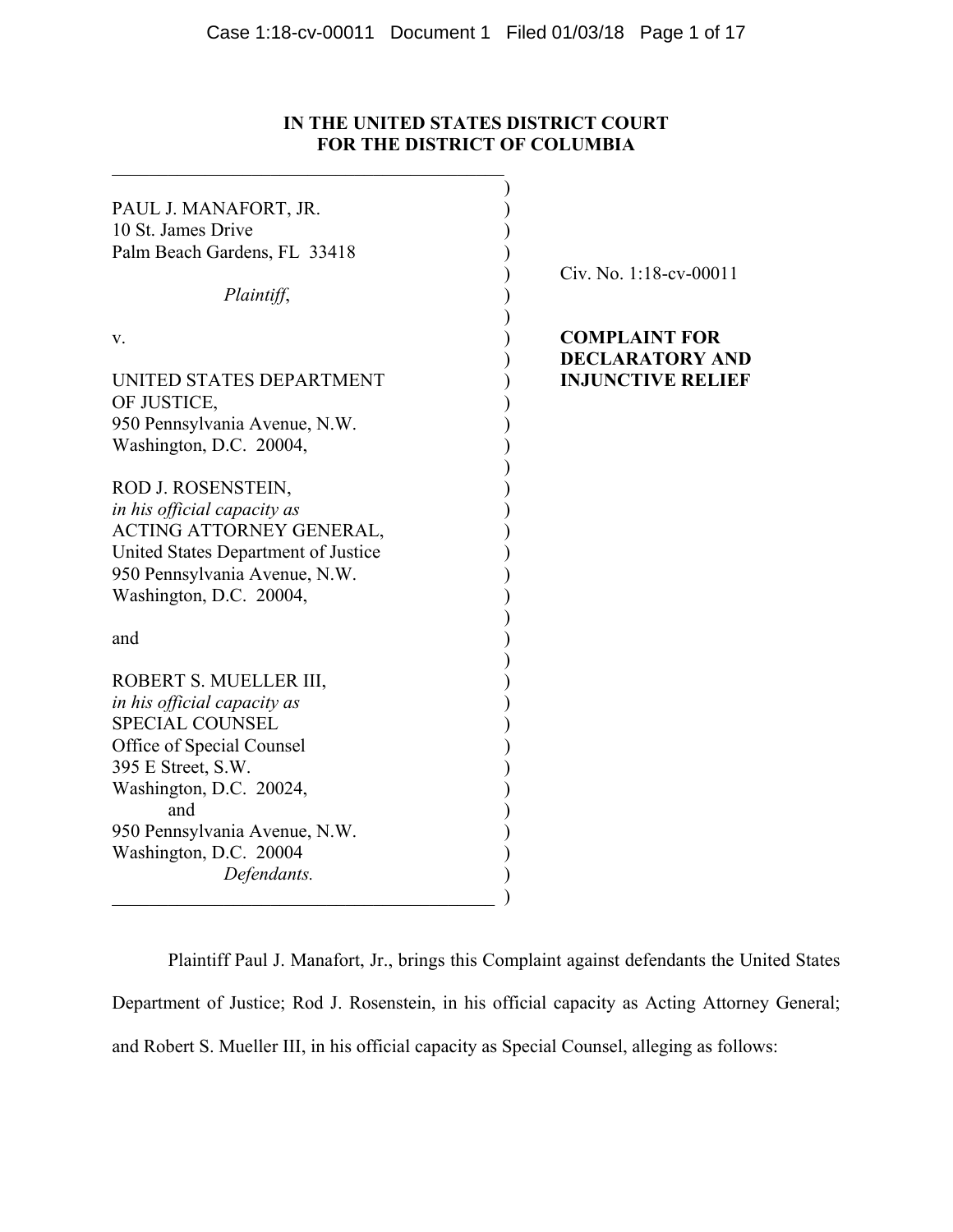# **NATURE OF THE ACTION**

1. This is a civil action under the Administrative Procedure Act, 5 U.S.C. §§701 *et seq.*; the Declaratory Judgment Act, 28 U.S.C. §2201; and for injunctive relief to restrict public officers to their lawful authority, against the United States Department of Justice ("DOJ"), Acting Attorney General Rod J. Rosenstein, and Robert S. Mueller III.

# **BACKGROUND**

2. The principle that government must be both limited in power and accountable to the people lies at the core of our constitutional traditions. That principle must be zealously guarded against creeping incursions. One of the most notorious violations—the "wolf" that famously came "as a wolf"—was the now-defunct independent counsel law from the Ethics in Government Act of 1978, Pub. L. No. 95-521, 92 Stat. 1824. *Morrison v. Olson*, 487 U.S. 654, 699 (1988) (Scalia, J., dissenting). That law gave expansive prosecutorial authority to lawyers who were outside the Justice Department and thus lacked political accountability for their choices.

3. The independent counsel law is now widely seen as "misguided" because it created "unaccountable prosecutors wielding infinite resources whenever there is a plausible allegation of a technical crime." Gerard E. Lynch, *The Problem Isn't in the Starrs But in a Misguided Law*, WASH. POST, Feb. 22, 1998, at C3. Because it permitted delegations of almost unbridled prosecutorial authority, the independent counsel regime is broadly recognized today as "utter[ly] incompatib[le] . . . with our constitutional traditions." *Morrison*, 487 U.S. at 709 (Scalia, J., dissenting).

4. The independent counsel statute expired in 1999 when Congress refused to reauthorize it. That refusal reflected a "bipartisan judgment . . . that the Independent Counsel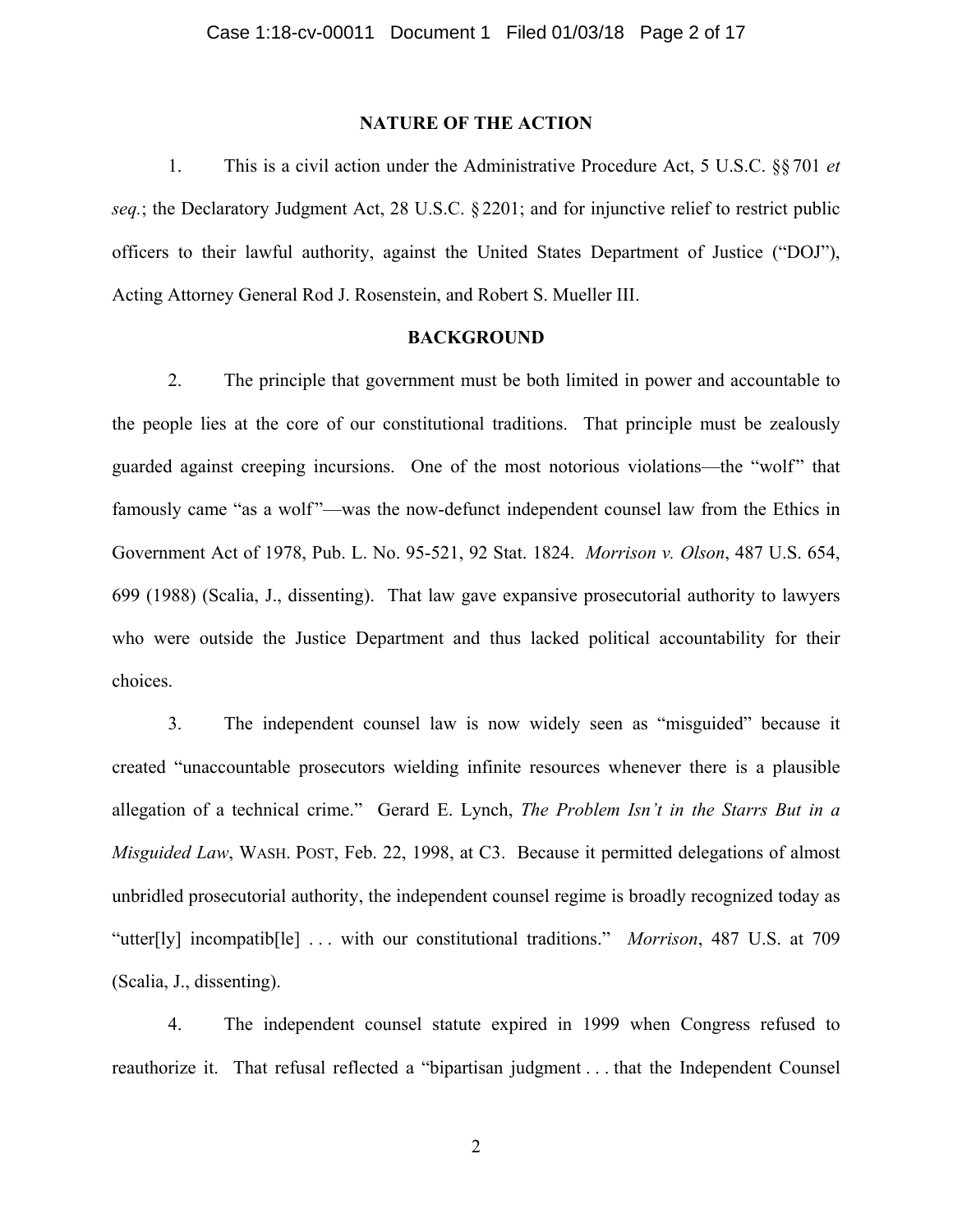# Case 1:18-cv-00011 Document 1 Filed 01/03/18 Page 3 of 17

was a kind of constitutional Frankenstein's monster, which ought to be shoved firmly back into the ice from which it was initially untombed." Adrian Vermeule, Morrison v. Olson *Is Bad Law*, LAWFARE (June 9, 2017).

5. Kenneth Starr, after serving as an independent counsel under the statute, urged Congress in testimony before the Senate to abandon the independent counsel project, calling it a "structurally unsound" and "constitutionally dubious" effort "to cram a fourth branch of government into [a] three-branch system." Attorney General Janet Reno put her criticism of the independent counsel system in her testimony before the Senate even more bluntly: "It can't get any worse."

6. DOJ responded to Congress's decision not to re-authorize the independent counsel statute by promulgating regulations that give the Attorney General authority to appoint "special counsel" in connection with matters that may present a conflict of interest for the Department of Justice or the Executive Branch. Given the constitutionally problematic nature of unlimited grants of investigatory and prosecutorial authority—and Congress's resulting decision to abolish the independent counsel regime—the Justice Department regulations carefully circumscribe that appointment authority and the scope of any appointments under it.

7. This case arises from an appointment in excess of that limited authority specifically, Acting Attorney General Rod J. Rosenstein's order appointing Robert S. Mueller III as Special Counsel in May 2017 ("the Appointment Order"), attached hereto as Exhibit A.

8. Consistent with DOJ's special counsel regulations, the Appointment Order gives Mr. Mueller authority to investigate a specific matter: "links and/or coordination between the Russian government and individuals associated with the campaign of President Donald Trump." But the Appointment Order then purports to grant Mr. Mueller the additional authority to pursue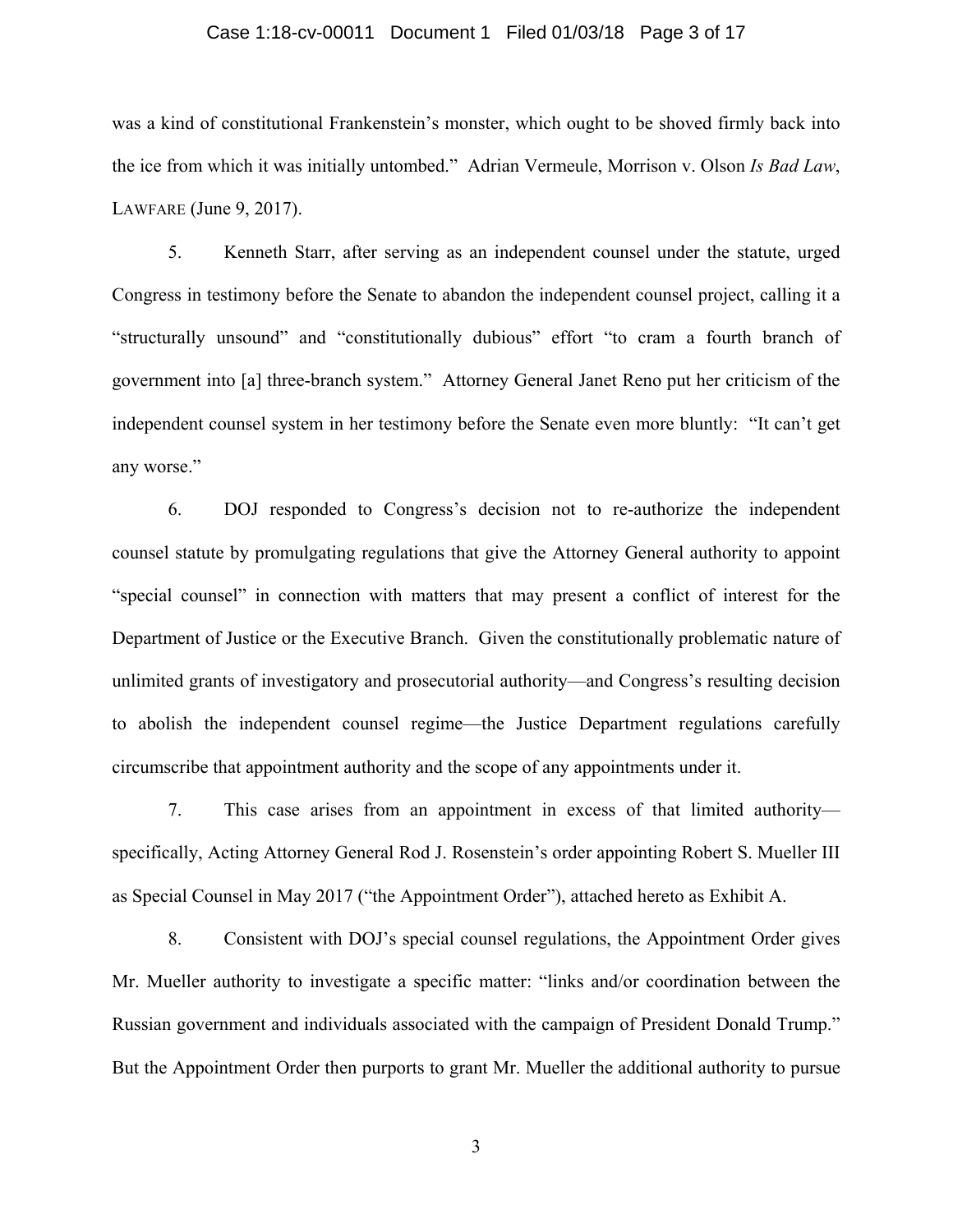# Case 1:18-cv-00011 Document 1 Filed 01/03/18 Page 4 of 17

"any matters that arose or may arise directly from" that investigation. As explained below, that exceeds the scope of Mr. Rosenstein's authority to appoint special counsel as well as specific restrictions on the scope of such appointments. Indeed, the Appointment Order in effect purports to grant Mr. Mueller *carte blanche* to investigate and pursue criminal charges in connection with *anything* he stumbles across while investigating, no matter how remote from the specific matter identified as the subject of the Appointment Order.

9. As a result of the *ultra vires* Appointment Order, Mr. Mueller's investigation of Mr. Manafort has extended far beyond "links and/or coordination between the Russian government and individuals associated with the campaign of President Donald Trump." The investigation has focused on Mr. Manafort's offshore business dealings that date back to as early as 2005—about a decade before the Trump presidential campaign launched—and have been known to the United States government for many years.

10. On October 27, 2017, the Office of the Special Counsel caused an indictment against Mr. Manafort to be returned. The indictment does not charge any links between Mr. Manafort and the Russian government. Instead, the Special Counsel has constructed an indictment that, at its essence, concerns failing to file certain informational reports of offshore bank accounts and failing to register as a foreign agent. None of the charges relate to Mr. Manafort's activities during his brief stint in 2016 as the campaign manager for the Trump presidential campaign.

11. The actions of DOJ and Mr. Rosenstein in issuing the Appointment Order, and Mr. Mueller's actions pursuant to the authority the Order granted him, were arbitrary, capricious, and not in accordance with the law under 5 U.S.C. §706. By this action, Mr. Manafort asks this Court to hold those actions *ultra vires* and set them aside. *Id.* Like the independent counsel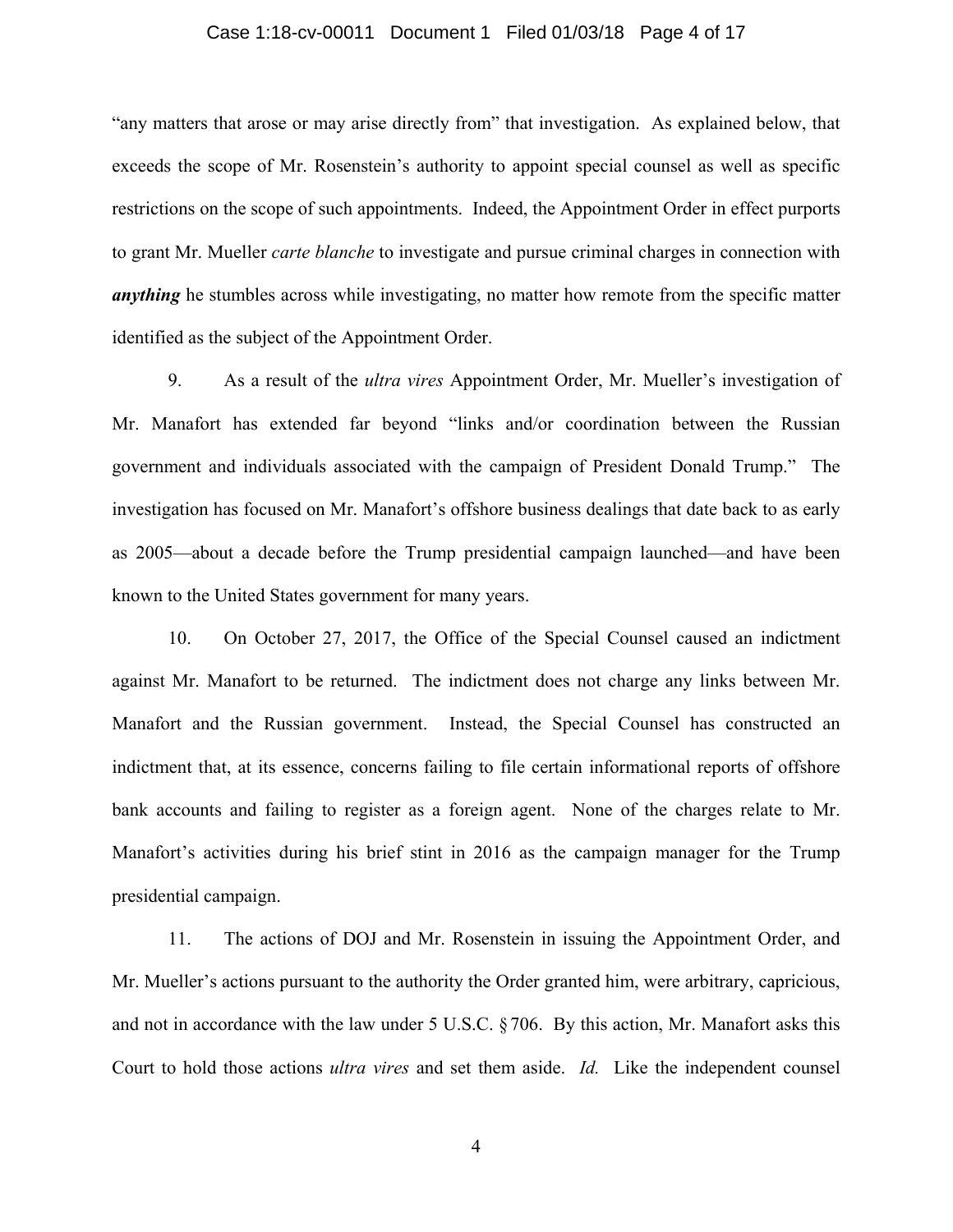# Case 1:18-cv-00011 Document 1 Filed 01/03/18 Page 5 of 17

statute that came before it, this Appointment Order "ought to be shoved firmly back into the ice from which it was initially untombed."

# **THE PARTIES**

12. Plaintiff Paul J. Manafort, Jr., is a United States citizen and natural person who resides in Palm Beach Gardens, Florida. From late March 2016 until early August 2016, he served as the campaign manager for then-presidential candidate Donald J. Trump.

13. Defendant United States Department of Justice is an executive agency of the United States responsible for the enforcement of federal civil and criminal laws.

14. Defendant Rod J. Rosenstein is the current Deputy Attorney General of the United States. At all times relevant to the facts alleged herein, Mr. Rosenstein served as the Acting Attorney General of the Department of Justice. Mr. Rosenstein is sued in his official capacity.

15. Defendant Robert S. Mueller III is the Special Counsel appointed in the May 17, 2017 Appointment Order. Mr. Mueller is sued in his official capacity.

#### **JURISDICTION AND VENUE**

16. This is an action seeking relief under the APA, 5 U.S.C. §§ 701 *et seq.*, and the Declaratory Judgment Act, 28 U.S.C. §2201. Because this action arises under the laws of the United States, this Court has subject-matter jurisdiction pursuant to 28 U.S.C. § 1331.

17. This Court has personal jurisdiction over all defendants pursuant to D.C. Code §13-423(a)(1) because they transact substantial business in this district.

18. Venue is proper in this Court pursuant to 28 U.S.C. §1391(e) because this is an action against an agency and officers of the United States, and a substantial part of the events giving rise to the claims alleged herein occurred in this district.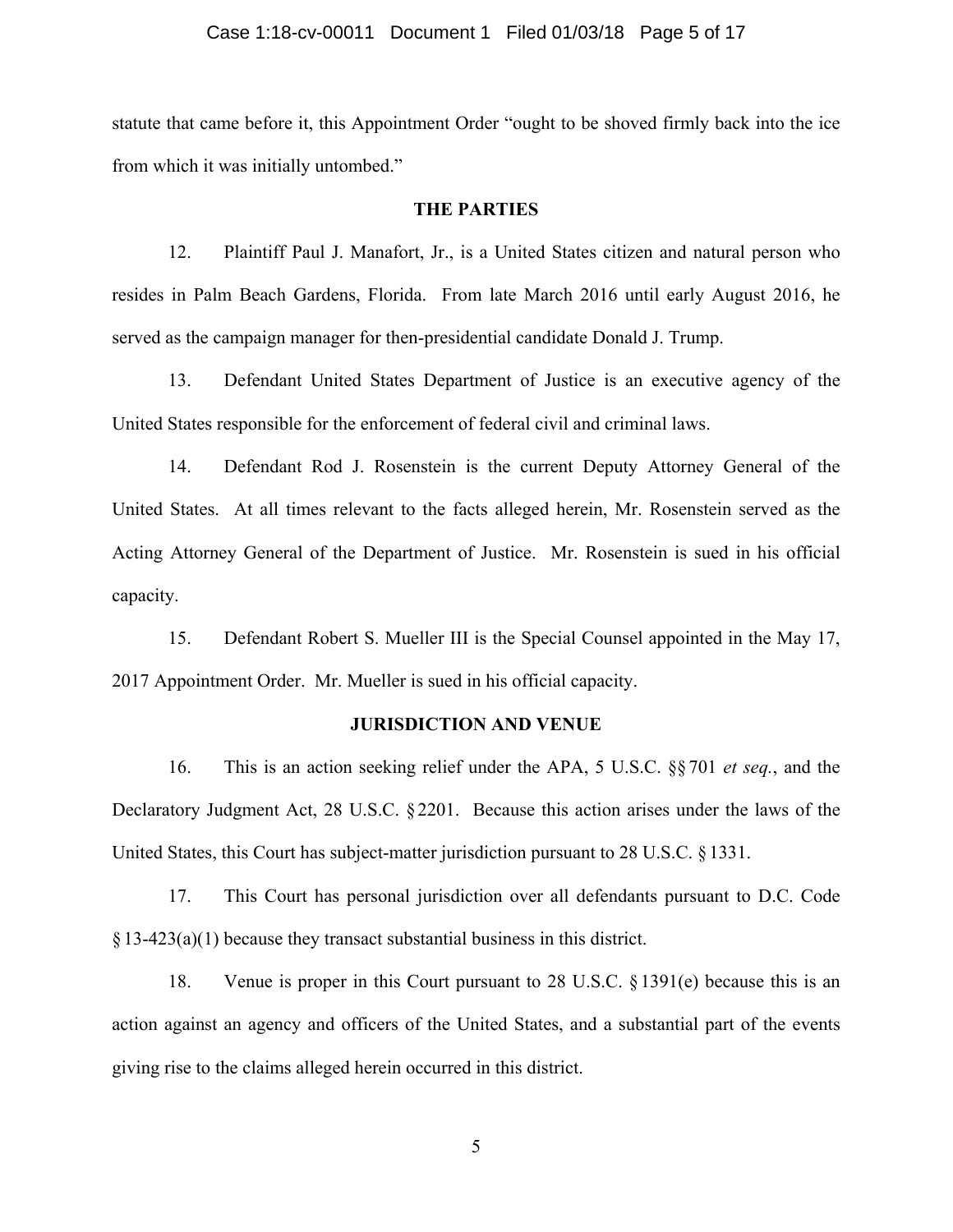# **STATUTORY AND REGULATORY BACKGROUND**

19. Section 515(a) of Title 28 of the U.S. Code provides that all attorneys who conduct legal proceedings under the Attorney General's authorization must be "specially appointed by the Attorney General under law" and "specifically directed by the Attorney General."

20. DOJ has promulgated regulations implementing that provision—and restricting the scope of appointment authority—to protect against the excesses the Nation experienced under the independent counsel regime. Those DOJ special counsel regulations appear at 28 C.F.R. §§600.1-600.10.

21. DOJ's special counsel regulations specify (a) the scope of the original jurisdiction the Attorney General or Acting Attorney General (hereinafter "Attorney General") may grant to a special counsel, and (b) the mechanism by which that jurisdiction may be extended later on.

22. With respect to the "original jurisdiction" of special counsel, DOJ's special counsel regulations provide as follows:

(a) *Original jurisdiction.* The jurisdiction of a Special Counsel shall be established by the Attorney General. The Special Counsel will be provided with a specific factual statement of the matter to be investigated. The jurisdiction of a Special Counsel shall also include the authority to investigate and prosecute federal crimes committed in the course of, and with intent to interfere with, the Special Counsel's investigation, such as perjury, obstruction of justice, destruction of evidence, and intimidation of witnesses; and to conduct appeals arising out of the matter being investigated and/or prosecuted.

28 C.F.R. § 600.4(a).

23. With respect to "additional jurisdiction," DOJ's special counsel regulations provide: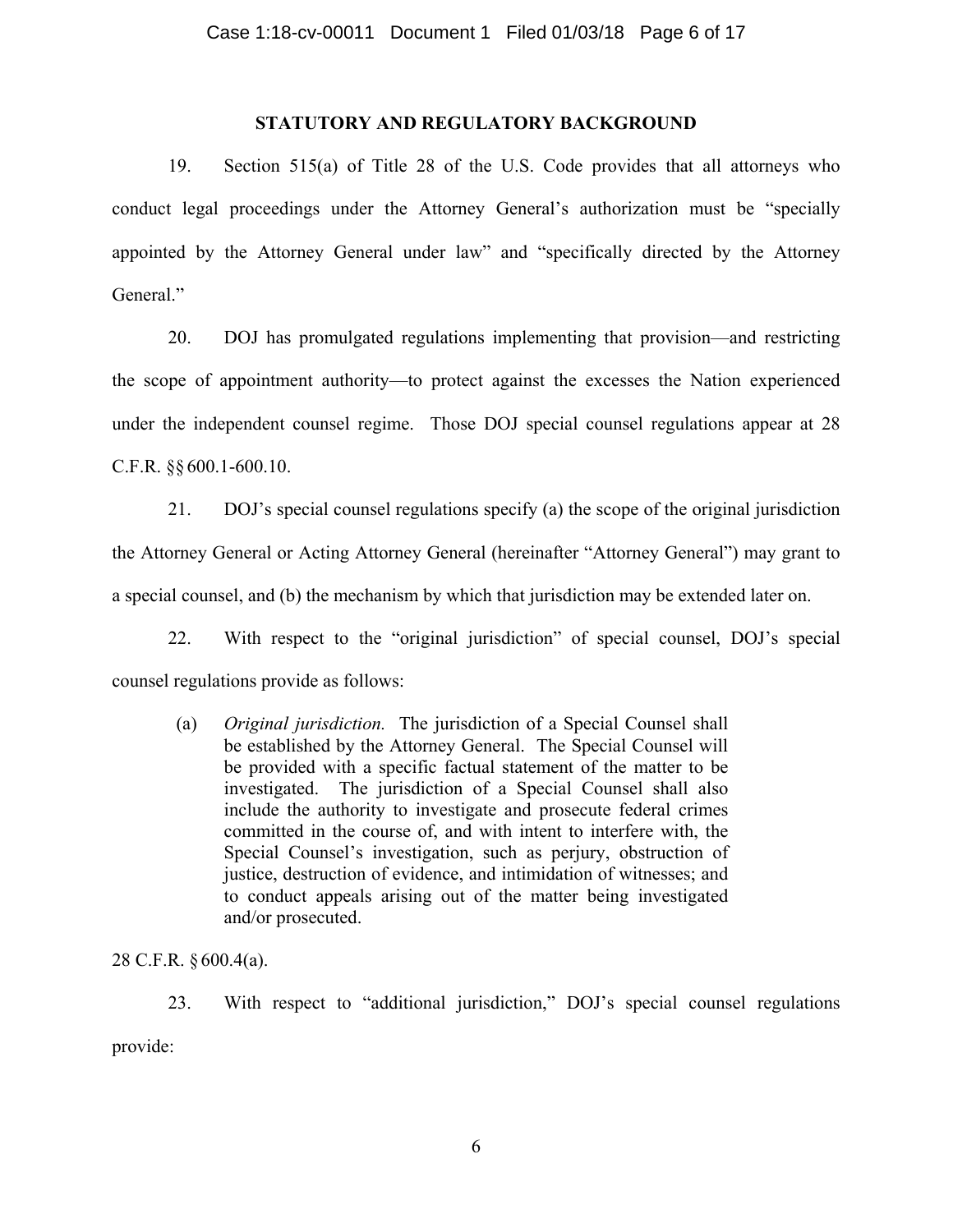(b) *Additional jurisdiction.* If in the course of his or her investigation the Special Counsel concludes that additional jurisdiction beyond that specified in his or her original jurisdiction is necessary in order to fully investigate and resolve the matters assigned, or to investigate new matters that come to light in the course of his or her investigation, he or she shall consult with the Attorney General, who will determine whether to include the additional matters within the Special Counsel's jurisdiction or assign them elsewhere.

# 28 C.F.R. § 600.4(b).

24. DOJ's special counsel regulations thus carefully limit the "[o]riginal jurisdiction" the Attorney General can give special counsel, requiring "a *specific* factual statement" by the Attorney General of "the matter to be investigated." 28 C.F.R. §600.4(a) (emphasis added). The regulations automatically provide further "authority to investigate and prosecute federal crimes committed *in the course of, and with intent to interfere with*, the Special Counsel's investigation" such as obstruction, perjury, etc. *Id.* (emphasis added). But any "additional jurisdiction" beyond that—to investigate or prosecute matters outside the "specific factual statement of the matter to be investigated" or obstruction and perjury designed to interfere with the investigation—can be granted only *after* the special counsel "consult[s] with the Attorney General, who will determine whether to include the additional matters within the Special Counsel's jurisdiction or assign them elsewhere." *Id.* § 600.4(a), (b).

25. Those carefully crafted jurisdictional limitations serve critical values. They ensure that the scope of an investigation is limited to specific matters identified in advance by a politically accountable official—the Attorney General. They ensure that any additional matters beyond that are specifically approved by a politically accountable official—the Attorney General. Those limitations prevent the special counsel from becoming an unaccountable roving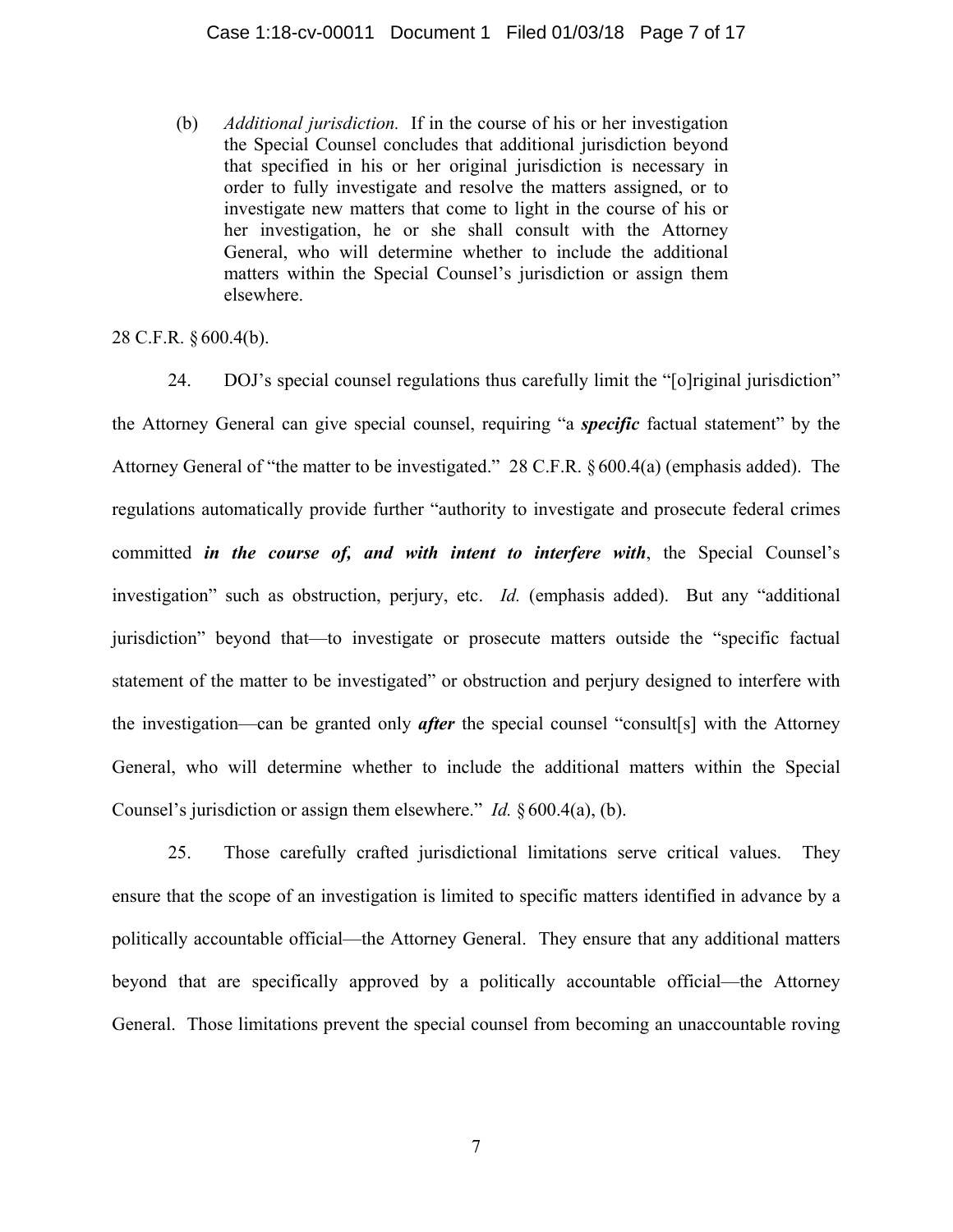# Case 1:18-cv-00011 Document 1 Filed 01/03/18 Page 8 of 17

commission, with virtually unlimited resources, that can delve into citizens' lives in search of criminality unrelated to the specific matters the special counsel was appointed to address.

26. This suit arises from an appointment and the exercise of authority in defiance of those jurisdictional limitations. Whether DOJ's special counsel regulations themselves "create any rights," 28 C.F.R. § 600.10, they bind DOJ and the officers within DOJ. DOJ and its officials cannot grant a special counsel jurisdiction where DOJ regulations, such as 28 C.F.R. § 600.4, deny DOJ and its officials power to do so. Nor can the special counsel exercise jurisdiction that otherwise binding DOJ regulations prohibit. Those, however, are precisely the circumstances here.

### **FACTUAL ALLEGATIONS**

# *The Appointment Order*

27. By early 2017, DOJ had publicly revealed that it was investigating allegations that President Trump's campaign colluded with Russian government officials and/or representatives to sway the outcome of the 2016 presidential election.

28. Attorney General Jeff Sessions recused himself from the matter in March 2017.

29. With the Attorney General's recusal, Deputy Attorney General Rod J. Rosenstein became the highest-ranking DOJ official with authority over the investigation**.**

30. Rather than have DOJ itself continue the investigation, on May 17, 2017, Mr. Rosenstein issued the Appointment Order authorizing Mr. Mueller—then an attorney in private practice—to conduct an investigation as special counsel.

31. Providing the required "specific factual statement of the matter to be investigated," 28 C.F.R. §600.4(a), paragraph (b)(i) of the Appointment Order gives Mr. Mueller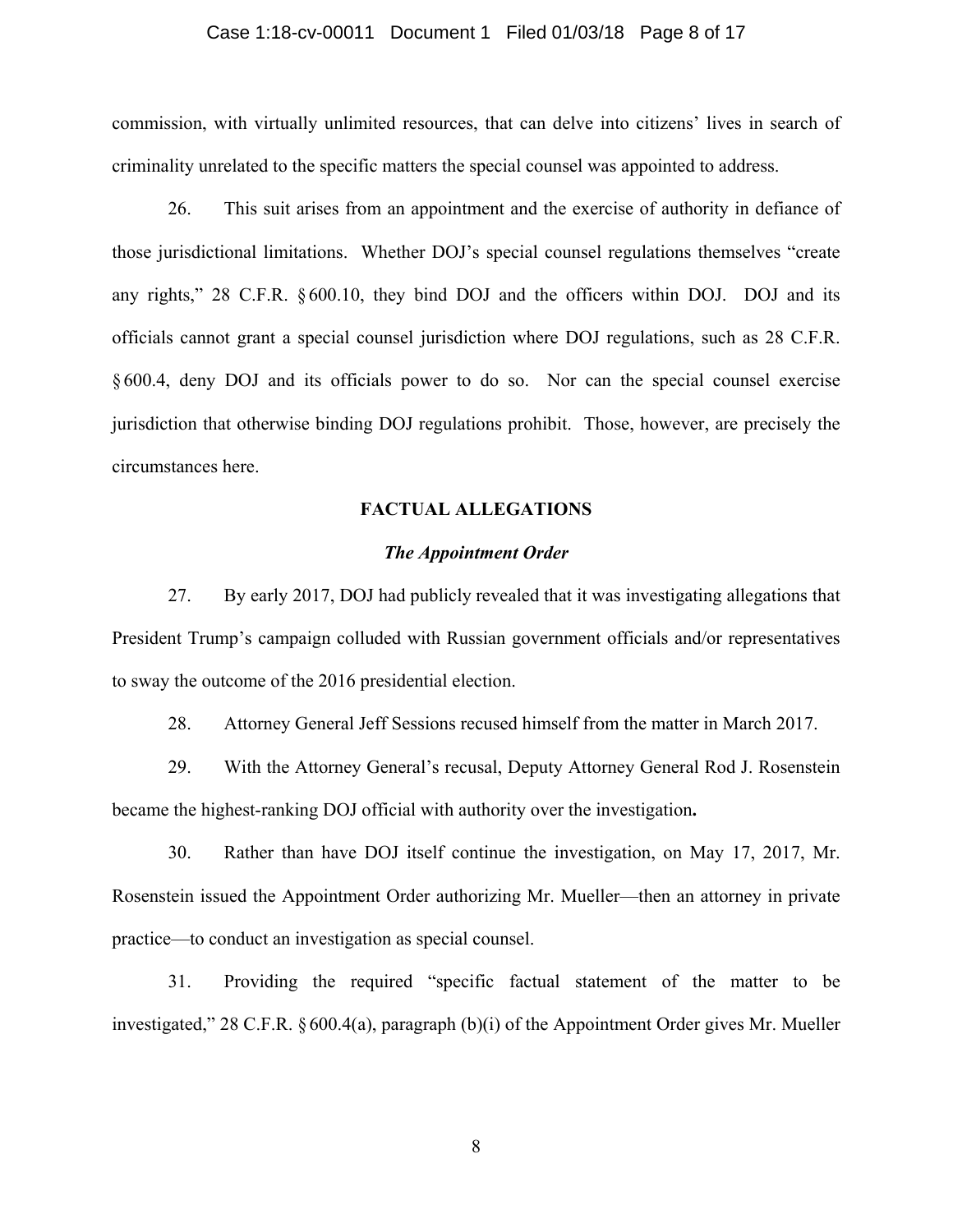#### Case 1:18-cv-00011 Document 1 Filed 01/03/18 Page 9 of 17

original jurisdiction to investigate "any links and/or coordination between the Russian government and individuals associated with the campaign of President Donald Trump."

32. Consistent with 28 C.F.R. §600.4(a)—which provides that special counsels "shall also" have "authority to investigate and prosecute federal crimes committed in the course of, and with intent to interfere with," their investigations—paragraph (b)(iii) of the Appointment Order provides that Mr. Mueller may also pursue "any other matters within the scope of 28 C.F.R.  $§ 600.4(a)."$ 

33. But paragraph (b)(ii) of the Appointment Order purports to grant Mr. Mueller further authority to investigate and prosecute "*any matters* that *arose or may arise* directly from the investigation." That grant of authority is not authorized by DOJ's special counsel regulations. It is not a "specific factual statement of the matter to be investigated." Nor is it an ancillary power to address efforts to impede or obstruct investigation under 28 C.F.R. § 600.4(a).

34. DOJ's special counsel regulations do address "new matters that come to light in the course of" the special counsel's "investigation," but not by authorizing a grant of original jurisdiction to pursue them. 28 C.F.R. §600.4(b). To the contrary, DOJ's special counsel regulations specify that, whenever the special counsel "concludes that additional jurisdiction" is required to address "new matters that come to light in the course of" an investigation, the special counsel must "consult with the Attorney General," who must then "determine whether to include the additional matters within the Special Counsel's jurisdiction or assign them elsewhere." *Id.*

35. The effort to convey that "additional" authority to pursue any matters that might come to light, as part of the grant of original jurisdiction, without the required consultation and decision by the Attorney General, exceeds the scope of appointment authority under 28 C.F.R. §600.4. It also defies the principles of limited power and accountability that animate those limits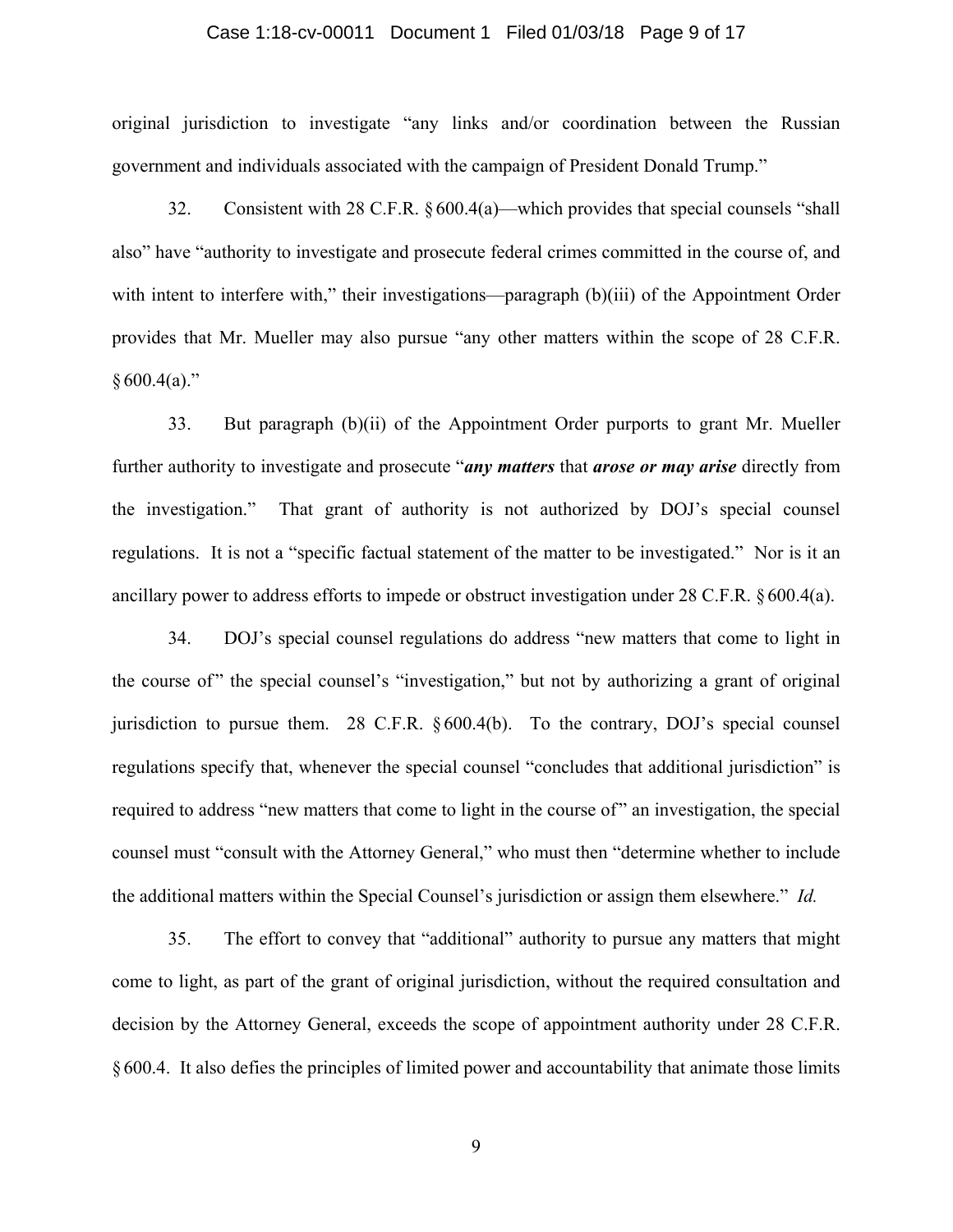### Case 1:18-cv-00011 Document 1 Filed 01/03/18 Page 10 of 17

on the Attorney General's appointment authority. Under the Appointment Order, the Special Counsel's authority is not confined to the specific matters identified by politically accountable officials: The Appointment Order purports to grant authority to the Special Counsel to expand the scope of his investigation to new matters without the consent of—indeed, without even consulting—any politically accountable officer of the United States.

# *Mr. Mueller's Investigation of Matters Beyond His Original Jurisdiction*

36. Early in the process, Mr. Mueller's investigation diverged from its focus on alleged collusion between the Russian government and President Trump's campaign toward Mr. Manafort, who served as President Trump's campaign manager for a few months in 2016.

37. The investigation of Mr. Manafort is completely unmoored from the Special Counsel's original jurisdiction to investigate "any links and/or coordination between the Russian government and individuals associated with the campaign of President Donald Trump." It has instead focused on unrelated, decade-old business dealings—specifically, Ukraine political campaign consulting activities of Mr. Manafort.

38. The Special Counsel has paid particular attention to the involvement of Mr. Manafort's company in a lobbying campaign that *ended in 2014*, Mr. Manafort's bank accounts and tax filings *through 2014*, and the personal expenditures Mr. Manafort allegedly made using funds earned from his political consulting work.

39. Those alleged dealings had no connection whatsoever to the *2016* presidential election or even to Donald Trump. Nor were they uncovered in the course of the Special Counsel's probe into President Trump's campaign. On the contrary, those allegations had been widely known since at least 2007, when prominent news outlets reported that, in 2005, Mr. Manafort had begun working for Viktor Yanukovych, a Ukrainian politician, to reinvent his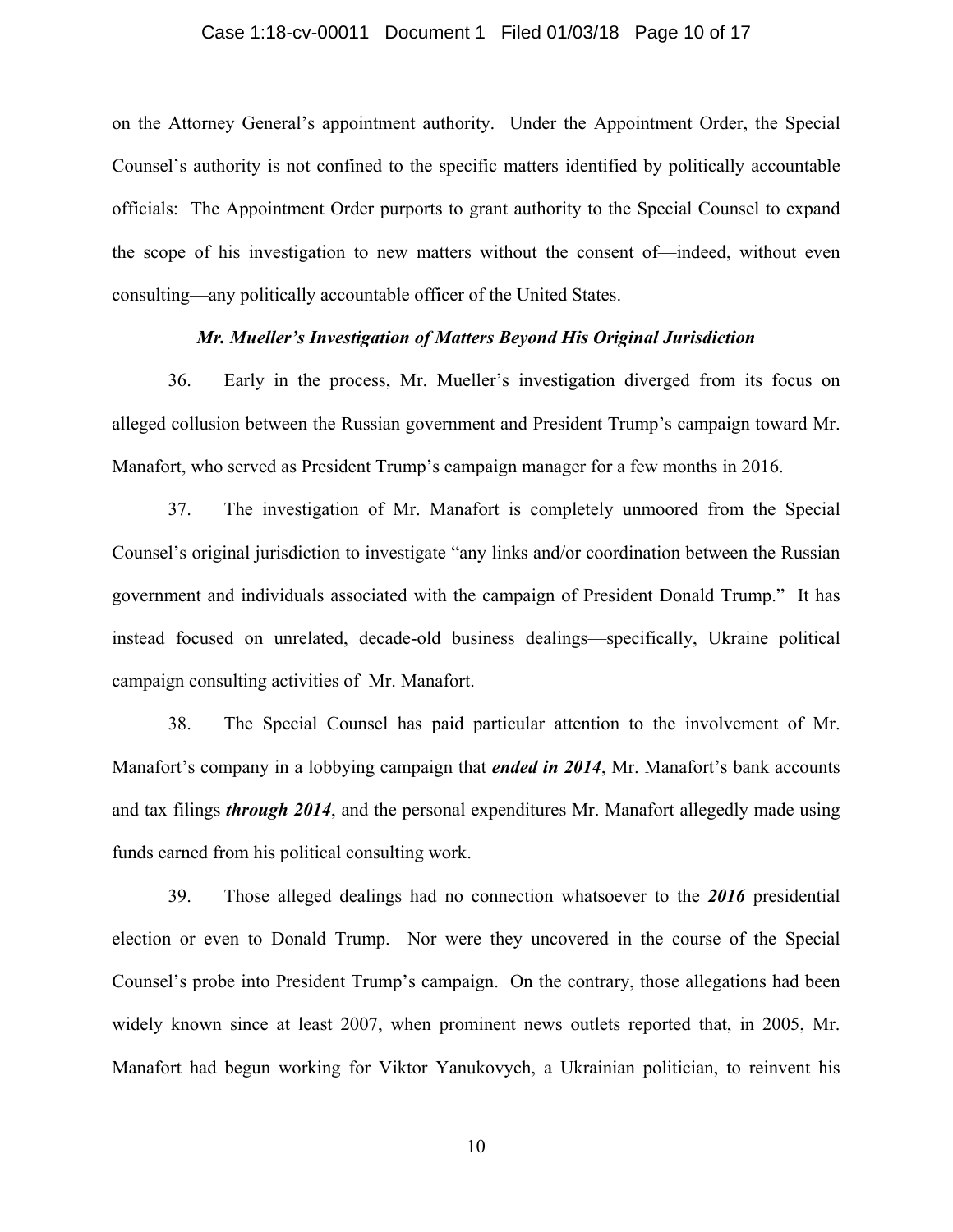# Case 1:18-cv-00011 Document 1 Filed 01/03/18 Page 11 of 17

public image. Other reports around the same time claimed that Mr. Manafort's company never registered as a lobbying entity for Mr. Yanukovych even though Mr. Manafort met with the United States Ambassador on Mr. Yanukovych's behalf.

40. On July 30, 2014, Mr. Manafort voluntarily met with DOJ prosecutors and FBI agents to discuss his offshore political consulting activities. During the interview, Mr. Manafort provided a detailed explanation of his activities in Ukraine, including his frequent contact with a number of previous U.S. Ambassadors in Kiev and his efforts to further U.S. objectives in Ukraine on their behalf. He further discussed his offshore banking activity in Cyprus. Throughout the process, DOJ maintained that they were assisting the Ukrainian government in locating stolen assets. The investigation focused on the activities of a former Ukraine President and was closed soon after Mr. Manafort's interview.

41. The Office of the Special Counsel charged Mr. Manafort with the very conduct he voluntarily disclosed to DOJ almost three years prior to the appointment of Mr. Mueller as Special Counsel. The charged conduct does not relate to the specific matter designated in the Appointment Order, nor did it arise from the Special Counsel's investigation. The Special Counsel's investigation and indictment resulted from a violation of numerous DOJ policies and procedures and otherwise far exceeds any lawful authority to investigate links between individuals associated with the Trump campaign and the Russian government.

42. Again pursuing conduct with no relationship to the 2016 election, or collusion with Russians, in July 2017, Mr. Mueller applied for, obtained, and caused to be executed a search warrant of Mr. Manafort's home in Alexandria, Virginia. The Special Counsel justified that search by asserting that the Appointment Order grants him jurisdiction and authority to obtain materials that purportedly evidence potential criminal tax and white-collar crimes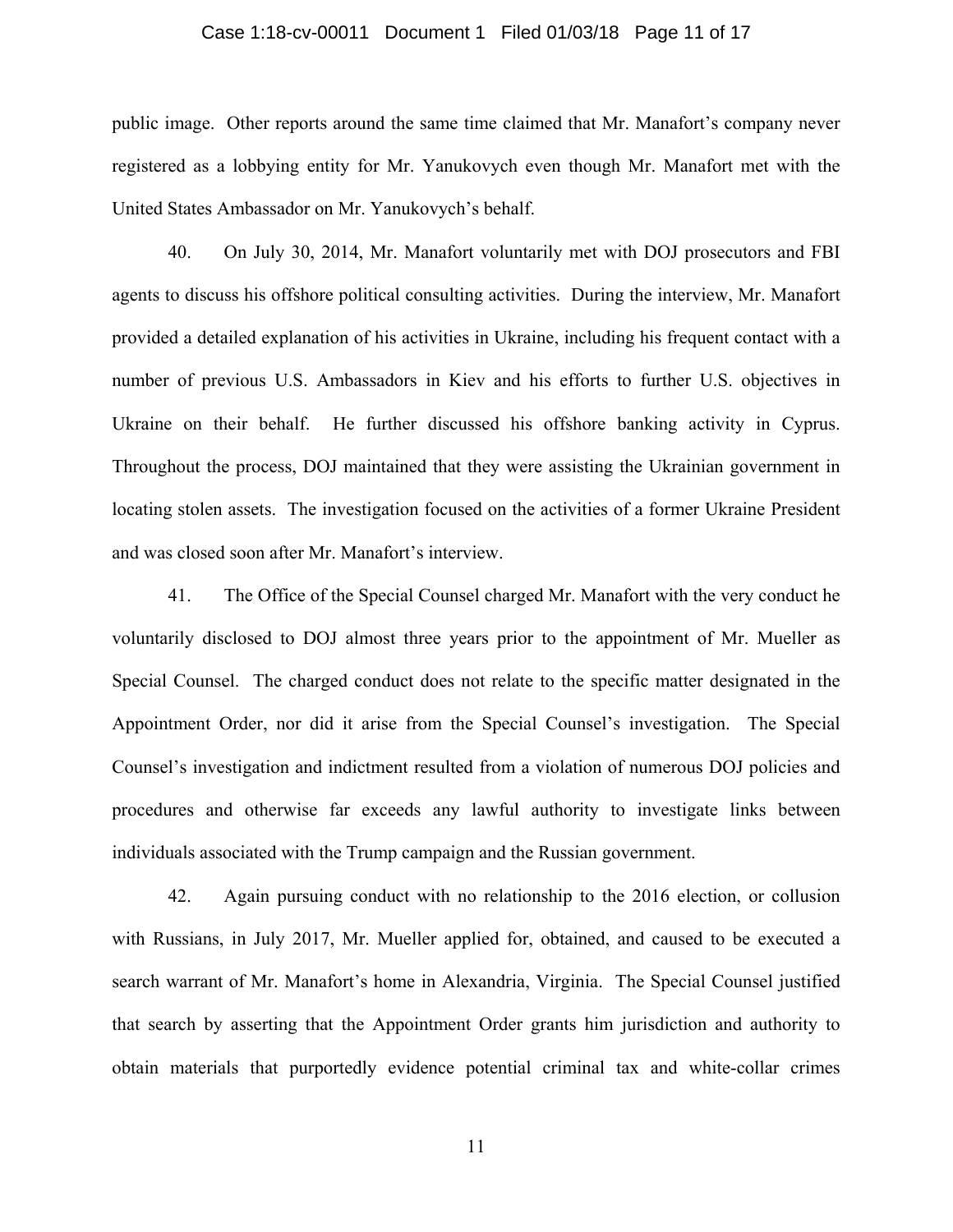#### Case 1:18-cv-00011 Document 1 Filed 01/03/18 Page 12 of 17

committed on or after *January 1, 2006*. In August 2017, Mr. Mueller issued more than one hundred subpoenas related to Mr. Manafort, requesting records dating back to *January 1, 2005.*

43. Prosecutors in Mr. Mueller's office have admitted that the Special Counsel's investigation of Mr. Manafort concerns conduct that has nothing to do with the charges in the Appointment Order's original jurisdiction clause. On August 3, 2017, a lead prosecutor in Mr. Mueller's office represented to then-counsel for Mr. Manafort that the Special Counsel was authorized to prosecute Mr. Manafort for crimes committed during the *tax year 2010*—five years before Mr. Trump launched his campaign on June 16, 2015.

44. On September 12, 2017, undersigned counsel for Mr. Manafort sent a letter to Mr. Rosenstein requesting that he confirm or deny that, prior to July 26, 2017, he granted Mr. Mueller additional jurisdiction to investigate Mr. Manafort for potential tax crimes and other white-collar criminal offenses dating back to January 1, 2006, and that prior to August 3, 2017, he authorized Mr. Mueller to prosecute Mr. Manafort for tax crimes related to the 2010 tax year. Mr. Rosenstein has not responded; nor has anyone else from his office.

# *Mr. Manafort's Indictment*

45. On October 27, 2017, Mr. Mueller signed an indictment, attached hereto as Exhibit B, charging Mr. Manafort and a business associate with several offenses pertaining to business dealings that, with limited exceptions, predate Mr. Trump's campaign.

46. The indictment charged Mr. Manafort with the following offenses, many of which began nearly a decade before the Trump campaign launched:

- one count of conspiracy against the United States between **2006** and 2017;
- one count of conspiracy to launder money between **2006** and 2016;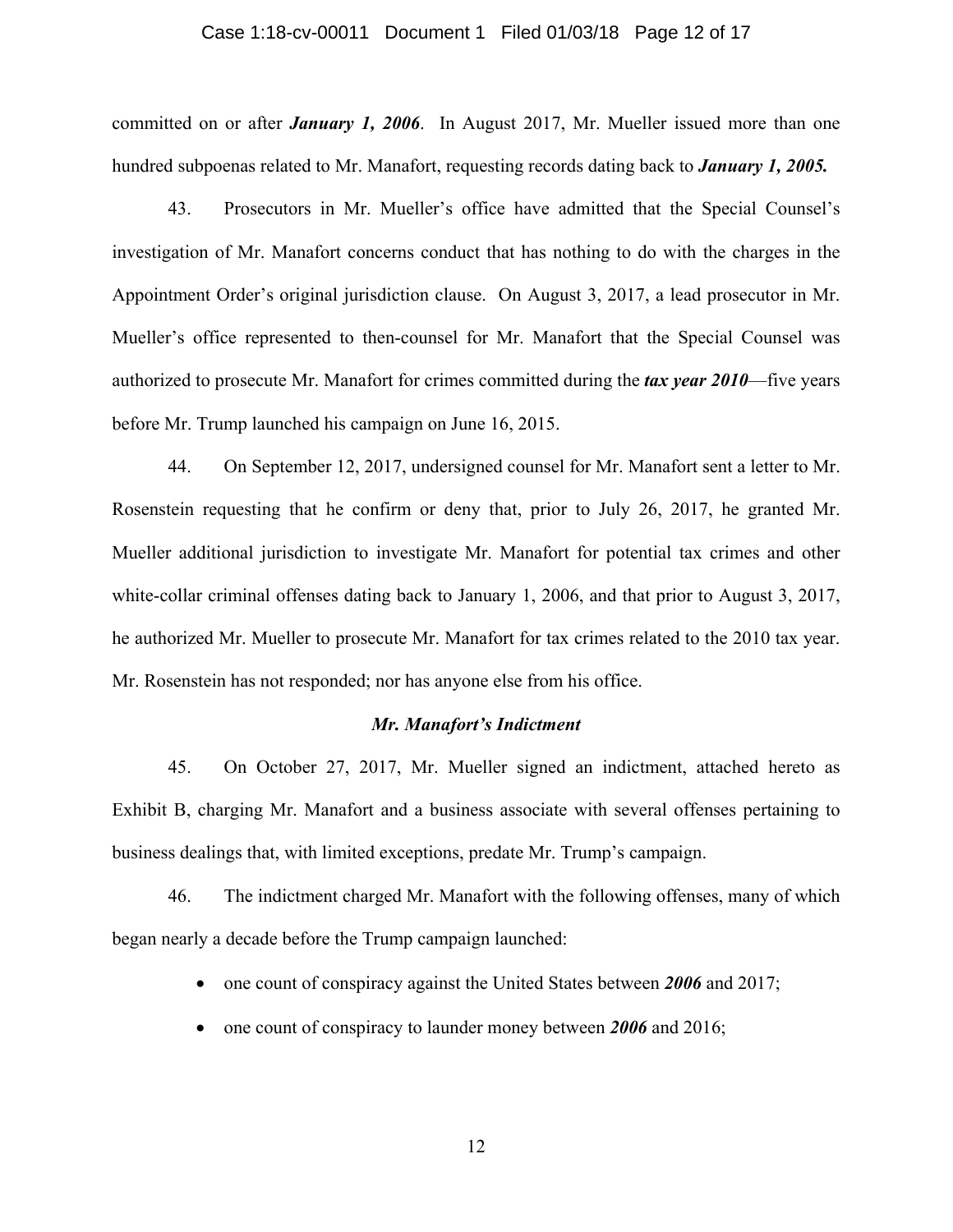- four counts of failure to file reports of foreign bank and financial accounts for calendar years *2011-2014*;
- one count of being an unregistered agent of a foreign principal (*i.e.*, "the Government of Ukraine, the Party of Regions, and Yanukovych") between *2008 and 2014*;
- one count of making a false and misleading Foreign Agents Registration Act statement in 2016 and 2017 in a document furnished to the Attorney General; and
- one count of making a false statement in 2016 and 2017.

47. The indictment centers on an alleged scheme that began in *2006* when Mr. Manafort and a business associate started a company that engaged principally in political consulting and lobbying work on behalf of foreign clients, including the Government of Ukraine. According to the indictment, Mr. Manafort wired sums of money from offshore accounts into the United States, failed to report that money as income from his business, and failed to pay taxes on that money. Those allegations have nothing to do with the 2016 presidential election or any alleged collusion with Russian officials.

48. The indictment also alleged that from *2006 until 2014*, Mr. Manafort and his company engaged in a lucrative lobbying campaign in the United States at the direction of the Government of Ukraine, a Ukrainian political party, and Mr. Yanukovych, without registering that they had acted as agents of those entities, as required by law. That charge likewise has nothing to do with the 2016 presidential campaign or alleged collusion with Russian officials.

49. To date, Mr. Manafort has suffered economic injury, reputational harm, and invasion of his privacy—including unconsented entry into his home—as a result of those *ultra vires* acts. Mr. Manafort has also been forced to expend substantial sums of money defending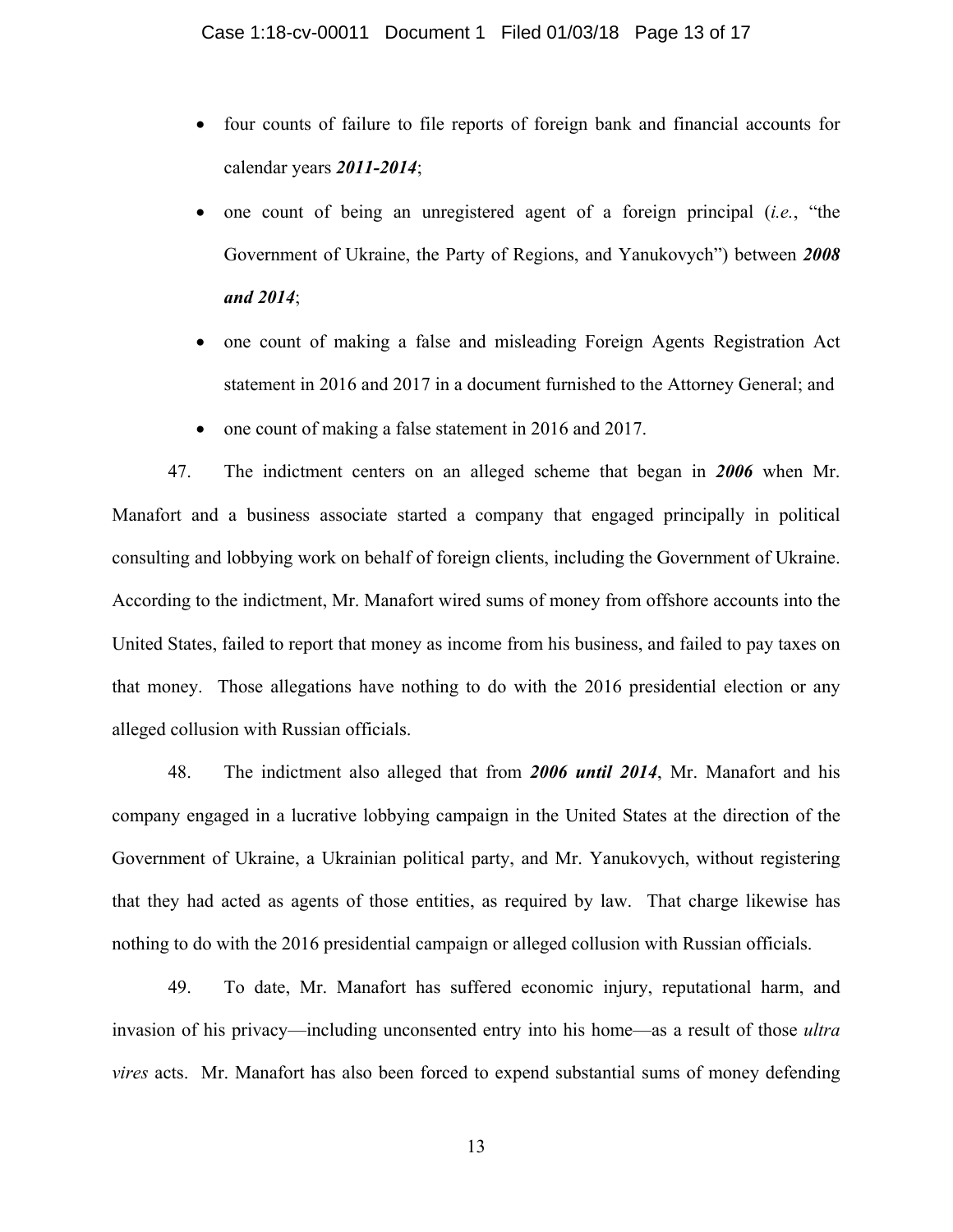#### Case 1:18-cv-00011 Document 1 Filed 01/03/18 Page 14 of 17

against the investigation and indictment. Those harms will continue unabated unless Mr. Manafort obtains the relief requested herein.

# **COUNT ONE (***Ultra Vires* **Appointment Order Against DOJ and Mr. Rosenstein Only)**

50. Plaintiff re-alleges the allegations set forth in paragraphs 1-49 above as if fully set forth herein.

51. This action challenges the Appointment Order Mr. Rosenstein issued in his capacity as Acting Attorney General. The issuance of that order constitutes final agency action that is reviewable under the APA.

52. The Appointment Order exceeds the Deputy Attorney General's authority under DOJ's special counsel regulations. Specifically, DOJ and Acting Attorney General Rod J. Rosenstein exceeded the authority provided by 28 C.F.R. § 600.4 by purporting to give Special Counsel Robert S. Mueller III original jurisdiction to address any new matters that come to his attention during the course of the investigation, without consulting or obtaining approval from the Attorney General or Acting Attorney General. The Appointment Order is thus arbitrary and capricious, an abuse of discretion, and otherwise not in accordance with law. It must be set aside under the APA.

53. Because the Appointment Order itself exceeds the DOJ's authority, insofar as it purports to authorize an investigation beyond links between the Trump campaign and the Russian government, all actions taken pursuant to the authority it purports to grant the Special Counsel are likewise *ultra vires* and must be set aside.

54. This action satisfies all procedural requirements for an APA claim.

55. DOJ constitutes an "agency" whose actions are reviewable under the APA.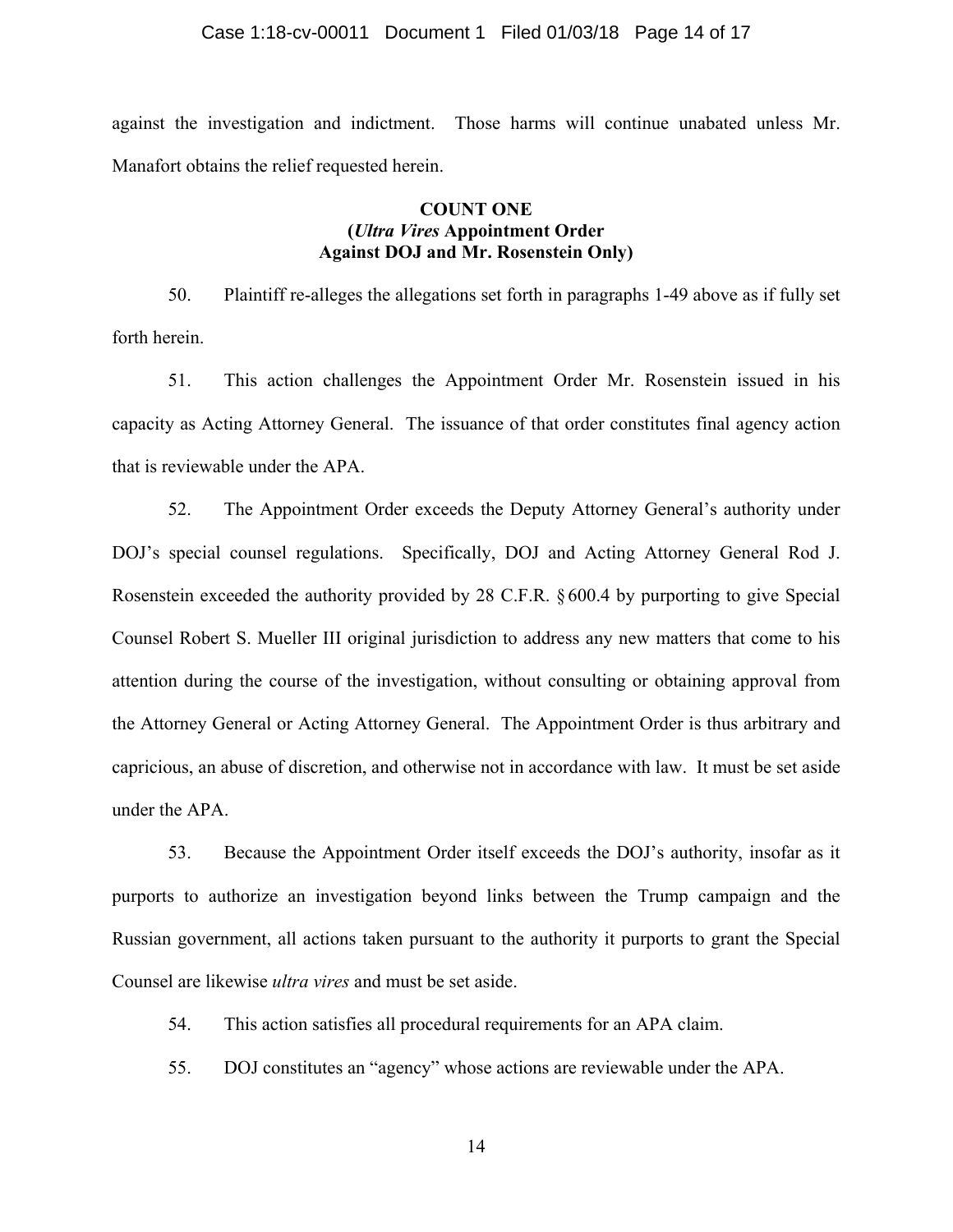# Case 1:18-cv-00011 Document 1 Filed 01/03/18 Page 15 of 17

56. The Appointment Order constitutes "final agency action" that is subject to judicial review because it is a final order through which Mr. Rosenstein consummated his selection and appointment of Mr. Mueller as Special Counsel and in which he fully set out the Special Counsel's jurisdiction.

57. Other than the relief requested, there is no adequate remedy in a court for the harm caused Mr. Manafort by the *ultra vires* Appointment Order.

58. Mr. Manafort is "adversely affected or aggrieved" and damaged in his legal rights by the Appointment Order because it subjects him to an *ultra vires* exercise of authority and has caused him to suffer significant reputational harm, financial expense, and invasion of his personal privacy.

59. As a target of the *ultra vires* investigation, Mr. Manafort is within the zone of interests protected by the special counsel regulations and the relevant statutory provisions governing DOJ.

# **COUNT TWO (Conduct Beyond Original Jurisdiction Against Mr. Mueller Only)**

60. Plaintiff re-alleges the allegations set forth in paragraphs 1-59 above as if fully set forth herein.

61. This action challenges the conduct of Mr. Mueller as beyond his jurisdiction under the Appointment Order. The actions of the Special Counsel are reviewable under the Declaratory Judgment Act and under the long-recognized authority of the federal courts to grant equitable relief to prevent injurious acts by public officers.

62. The Appointment Order purports to give Mr. Mueller jurisdiction over conduct unrelated to and predating the Trump campaign if it "arose . . . directly from the investigation"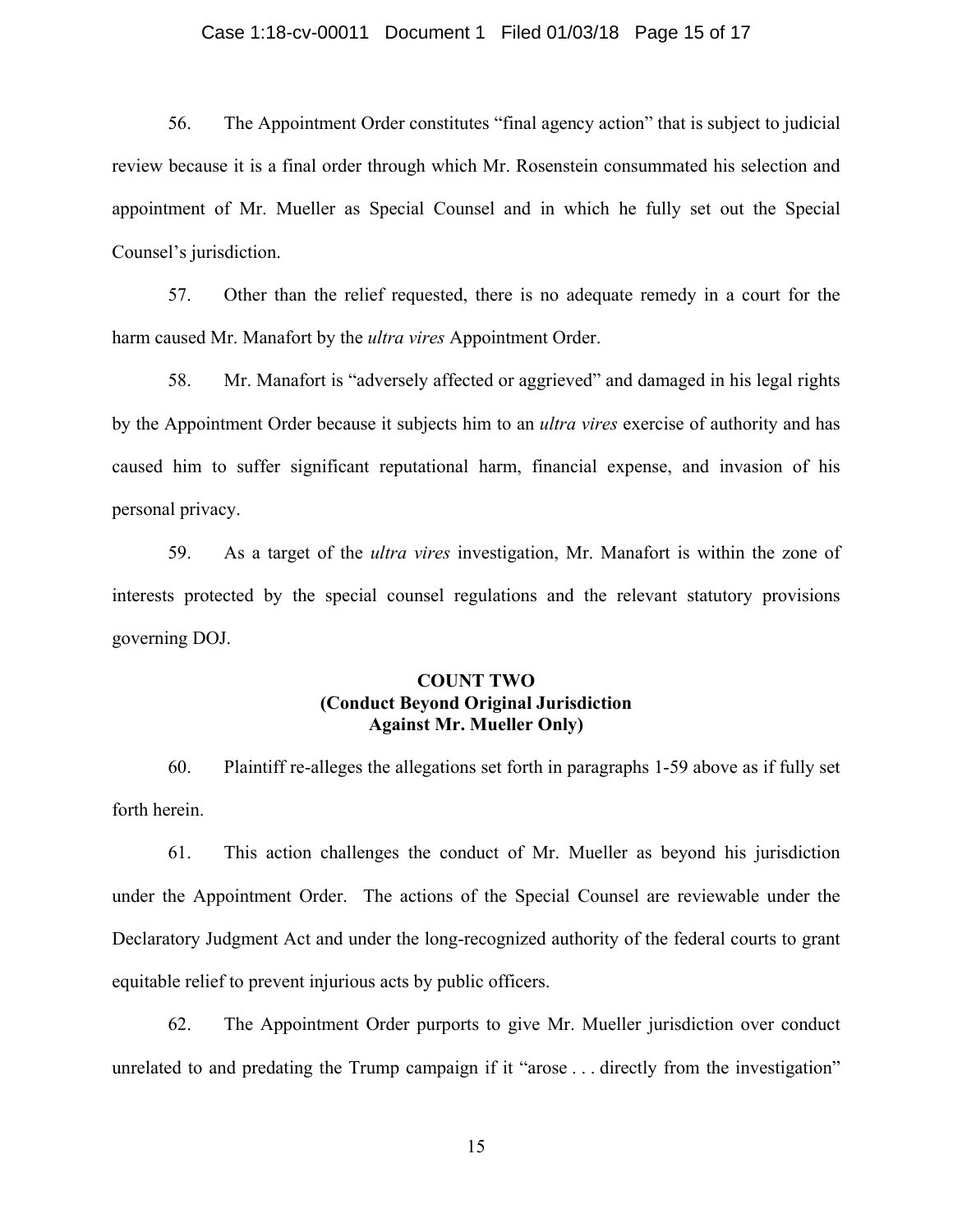### Case 1:18-cv-00011 Document 1 Filed 01/03/18 Page 16 of 17

into "links and/or coordination between the Russian government and individuals associated with the [Trump] campaign."

63. Even if that grant of authority were lawful, Mr. Mueller's investigation and the resulting indictment exceed it. The indictment raises stale allegations DOJ must have been aware of for nearly a decade; they are not matters that "arose . . . from the investigation" into the 2016 election and alleged collusion with the Russian government. By ignoring the boundaries of the jurisdiction granted to the Special Counsel in the Appointment Order, Mr. Mueller acted beyond the scope of his authority. Mr. Mueller's actions must be set aside.

64. For the same reasons, Mr. Mueller should be enjoined from further investigating any alleged conduct by Mr. Manafort that is unrelated to and predates his involvement with the Trump campaign, as well as any conduct that does not arise directly from the limited investigation authorized by the original jurisdiction clause of the Appointment Order.

65. Mr. Manafort has been injured by Mr. Mueller's actions in excess of the jurisdiction conferred by the Appointment Order, which have caused him significant reputational harm, have exposed him to invasions of his personal privacy, and have forced him to incur substantial costs and expenses to defend himself.

66. Other than the relief requested, there is no adequate remedy at law for the harm caused Mr. Manafort by the Special Counsel's *ultra vires* conduct.

67. For the reasons set forth above, Mr. Manafort should be awarded injunctive relief should he prevail on the merits: He has suffered irreparable injury, remedies at law are inadequate to compensate for that injury, the balance of hardships warrants injunctive relief, and the public interest would not be disserved by a permanent injunction.